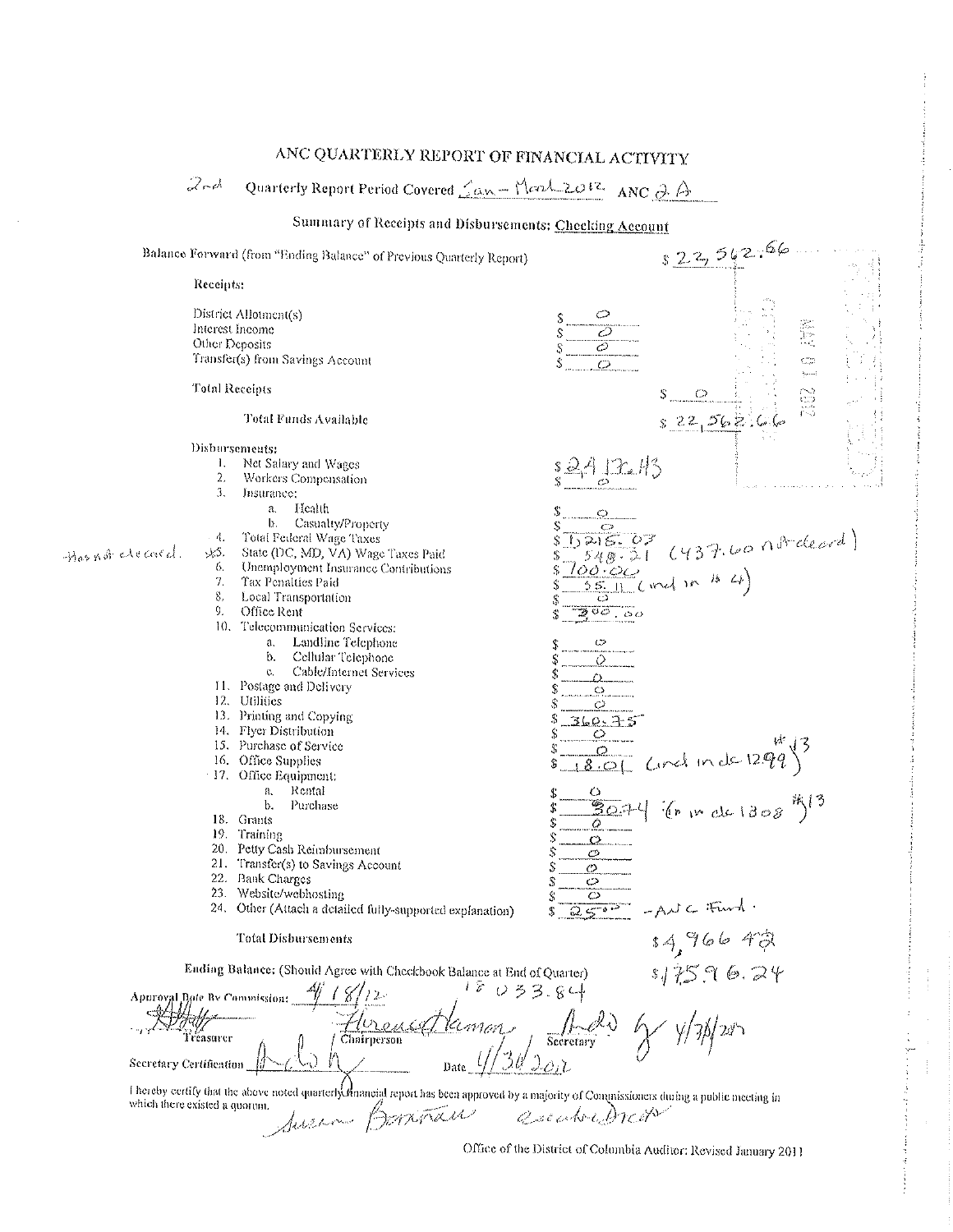subtracture and the state of this quarter, including voided checks, and attach copies of your bank statements, back and front of and the case of the contracts, agreements, grant request inters. minutes, and any other documentation that supports the disbursements listed herein. Failure to submit copies of appropriate supporting documentation with resumed disallowance of the related dishavior.

| Check # 1 Date       | i Pavee                                                              | i Amount. | i Expense<br>⊢ Uategory # | 1 Purpose of<br>Expenditure    | l Date<br>  Approved (1) |
|----------------------|----------------------------------------------------------------------|-----------|---------------------------|--------------------------------|--------------------------|
|                      | $\frac{1298}{1299}$ $\frac{y^{18}(2)}{2}$ Suscinc Baramagno (130.01) |           | しん                        | <u> Dan Espines</u>            | $\frac{\sqrt{2}}{2}$     |
|                      |                                                                      |           | ť                         | <u> Pau Salavy</u>             | 18/12                    |
|                      | 1300 1/18/12/storegion Warty 300.00                                  |           | 9                         | Room Report                    |                          |
| $\frac{1}{100}$      |                                                                      |           |                           |                                |                          |
|                      | 13021/18/1210551                                                     |           |                           | $304-4462201$<br>Eigel Withday | <u>i 1/18   2.</u>       |
|                      | $1203 - 122 - 03$ (resor 121503)                                     |           | -9                        | 1003240310x11/1812             |                          |
|                      | $1304$ 4/18/12/ANC Search $74/12500$                                 |           | 24                        | $MSE$ cast tind $1/18/12$      |                          |
|                      | $1305$ $2/15/2$ Sysam Baranovico 00                                  |           | 16s                       | 1866 Esperant 12/15/12         |                          |
|                      | 1206 0/18/12 Susance Barango (805.81                                 |           | ł.                        | teb Sdaug                      | 2  15   12               |
| $\ln 2$ c $\sqrt{1}$ | 13/21/12/ Susanc Bertang 80581                                       |           | $\{$                      | Med Sylang - 3/21/12           |                          |
|                      | 1308 32/12 9 10000 Davaman 130,74                                    |           | $\frac{1}{2}$             | Devel Expose                   | $\frac{3}{2}$ [2+]       |
|                      | $1309$ $3242$ DC $05$                                                | 10000     | 5                         | Empl Wags                      | $\frac{3}{2}$ 21/2       |
|                      | $1310$ $3442$ $26$ $722$                                             | 43760     | $\epsilon_{\rm S}$        | Entre 72 Contractor            | 3212                     |
|                      |                                                                      |           |                           |                                |                          |
| Ÿ.                   |                                                                      |           |                           |                                |                          |
|                      | Missourclacal But by 3/3/12                                          |           |                           |                                |                          |
|                      |                                                                      |           |                           |                                |                          |
|                      |                                                                      |           |                           |                                |                          |
|                      |                                                                      |           |                           |                                |                          |
|                      |                                                                      |           |                           |                                |                          |
|                      |                                                                      |           |                           |                                |                          |
|                      |                                                                      |           |                           |                                |                          |
|                      |                                                                      |           |                           |                                |                          |
|                      |                                                                      |           |                           |                                |                          |

(1) If ongoing operating expense, indicate "Budget" and date budget was approved. If not included in approved budget. indicate date Commission approved the expenditure.

Office of the District of Columbia Auditor: Revised January 2005

(DCA Form ANCOR3)

Ť

 $\frac{1}{2}$